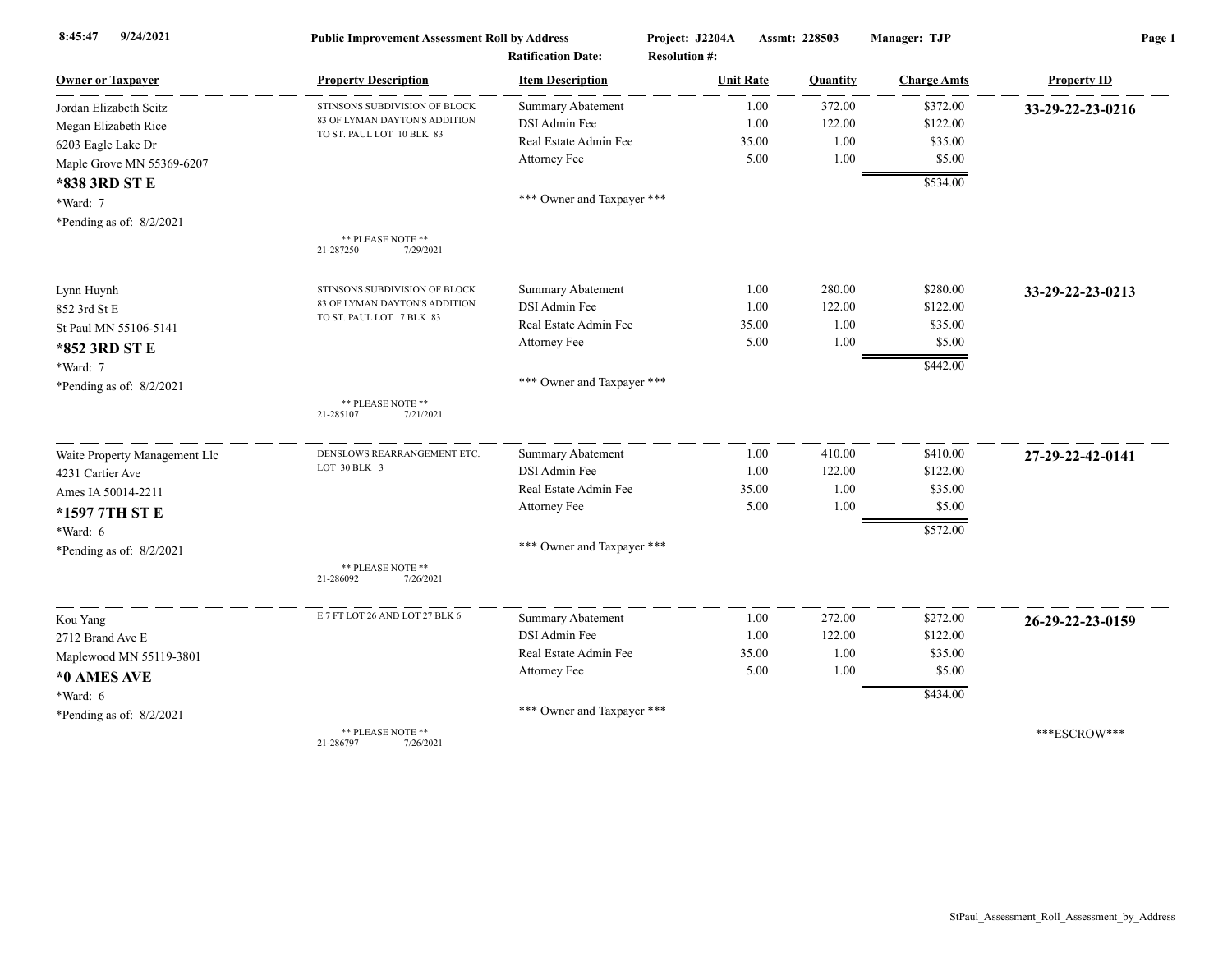| 9/24/2021<br>8:45:47       | <b>Public Improvement Assessment Roll by Address</b><br><b>Ratification Date:</b> |                                           | Project: J2204A<br><b>Resolution #:</b> | Assmt: 228503    | Manager: TJP         | Page 2             |  |
|----------------------------|-----------------------------------------------------------------------------------|-------------------------------------------|-----------------------------------------|------------------|----------------------|--------------------|--|
| <b>Owner or Taxpayer</b>   | <b>Property Description</b>                                                       | <b>Item Description</b>                   | <b>Unit Rate</b>                        | Quantity         | <b>Charge Amts</b>   | <b>Property ID</b> |  |
| Brenda A Huttie            | SUMMIT AVENUE SECOND ADDITION                                                     | <b>Summary Abatement</b>                  | 1.00                                    | 272.00           | \$272.00             | 03-28-23-23-0027   |  |
| 1467 Ashland Ave           | TO ST. PAUL, MINN. LOT 26                                                         | DSI Admin Fee                             | 1.00                                    | 122.00           | \$122.00             |                    |  |
| St Paul MN 55104-6711      |                                                                                   | Real Estate Admin Fee                     | 35.00                                   | 1.00             | \$35.00              |                    |  |
| *1467 ASHLAND AVE          |                                                                                   | Attorney Fee                              | 5.00                                    | 1.00             | \$5.00               |                    |  |
| *Ward: 1                   |                                                                                   |                                           |                                         |                  | \$434.00             |                    |  |
| *Pending as of: $8/2/2021$ |                                                                                   | *** Owner and Taxpayer ***                |                                         |                  |                      |                    |  |
|                            | ** PLEASE NOTE **<br>21-285220<br>7/23/2021                                       |                                           |                                         |                  |                      |                    |  |
|                            |                                                                                   |                                           |                                         |                  |                      |                    |  |
| <b>Steven R Schoneck</b>   | EDWIN DEAN'S SUBDIVISION OF<br>PART OF SMITH & LOTT'S OUTLOTS                     | <b>Summary Abatement</b><br>DSI Admin Fee | 1.00                                    | 270.00<br>122.00 | \$270.00<br>\$122.00 | 35-29-23-43-0041   |  |
| Richard L Schoneck         | TO THE CITY OF ST. PAUL EX N 7O FT                                                | Real Estate Admin Fee                     | 1.00<br>35.00                           | 1.00             | \$35.00              |                    |  |
| Po Box 56                  | LOT 4 AND EX N 65 FT LOT 3 BLK 1                                                  | Attorney Fee                              | 5.00                                    | 1.00             | \$5.00               |                    |  |
| Newport MN 55055-0056      |                                                                                   |                                           |                                         |                  |                      |                    |  |
| *288 AVON ST N             |                                                                                   |                                           |                                         |                  | \$432.00             |                    |  |
| *Ward: 1                   |                                                                                   | *** Owner and Taxpayer ***                |                                         |                  |                      |                    |  |
| *Pending as of: 8/2/2021   |                                                                                   |                                           |                                         |                  |                      |                    |  |
|                            | ** PLEASE NOTE **<br>21-283222<br>7/15/2021                                       |                                           |                                         |                  |                      |                    |  |
| Rolla Boys Llc             | AUDITOR'S SUBDIVISION NO. 58 ST.                                                  | <b>Summary Abatement</b>                  | 1.00                                    | 280.00           | \$280.00             | 09-28-23-21-0080   |  |
| 1101 W Mineral Ave Ste 101 | PAUL, MINN. LOT 7 BLK 2                                                           | DSI Admin Fee                             | 1.00                                    | 122.00           | \$122.00             |                    |  |
| Littleton CO 80120-4513    |                                                                                   | Real Estate Admin Fee                     | 35.00                                   | 1.00             | \$35.00              |                    |  |
| *1880 BERKELEY AVE         |                                                                                   | Attorney Fee                              | 5.00                                    | 1.00             | \$5.00               |                    |  |
| *Ward: 3                   |                                                                                   |                                           |                                         |                  | \$442.00             |                    |  |
| *Pending as of: 8/2/2021   |                                                                                   | *** Owner and Taxpayer ***                |                                         |                  |                      |                    |  |
|                            | ** PLEASE NOTE **<br>21-285395<br>7/23/2021                                       |                                           |                                         |                  |                      |                    |  |
| Jonathon G Stein           | FAIRVIEW ADDITION LOT 11 BLK 7                                                    | <b>Summary Abatement</b>                  | 1.00                                    | 448.00           | \$448.00             | 29-29-22-24-0074   |  |
| 1034 Bradley St            |                                                                                   | DSI Admin Fee                             | 1.00                                    | 122.00           | \$122.00             |                    |  |
| St Paul MN 55130-3802      |                                                                                   | Real Estate Admin Fee                     | 35.00                                   | 1.00             | \$35.00              |                    |  |
| *1034 BRADLEY ST           |                                                                                   | Attorney Fee                              | 5.00                                    | 1.00             | \$5.00               |                    |  |
| *Ward: 5                   |                                                                                   |                                           |                                         |                  | \$610.00             |                    |  |
| *Pending as of: $8/2/2021$ |                                                                                   | *** Owner and Taxpayer ***                |                                         |                  |                      |                    |  |
|                            | ** PLEASE NOTE **<br>21-285534<br>7/22/2021<br>7/22/2021<br>21-285535             |                                           |                                         |                  |                      |                    |  |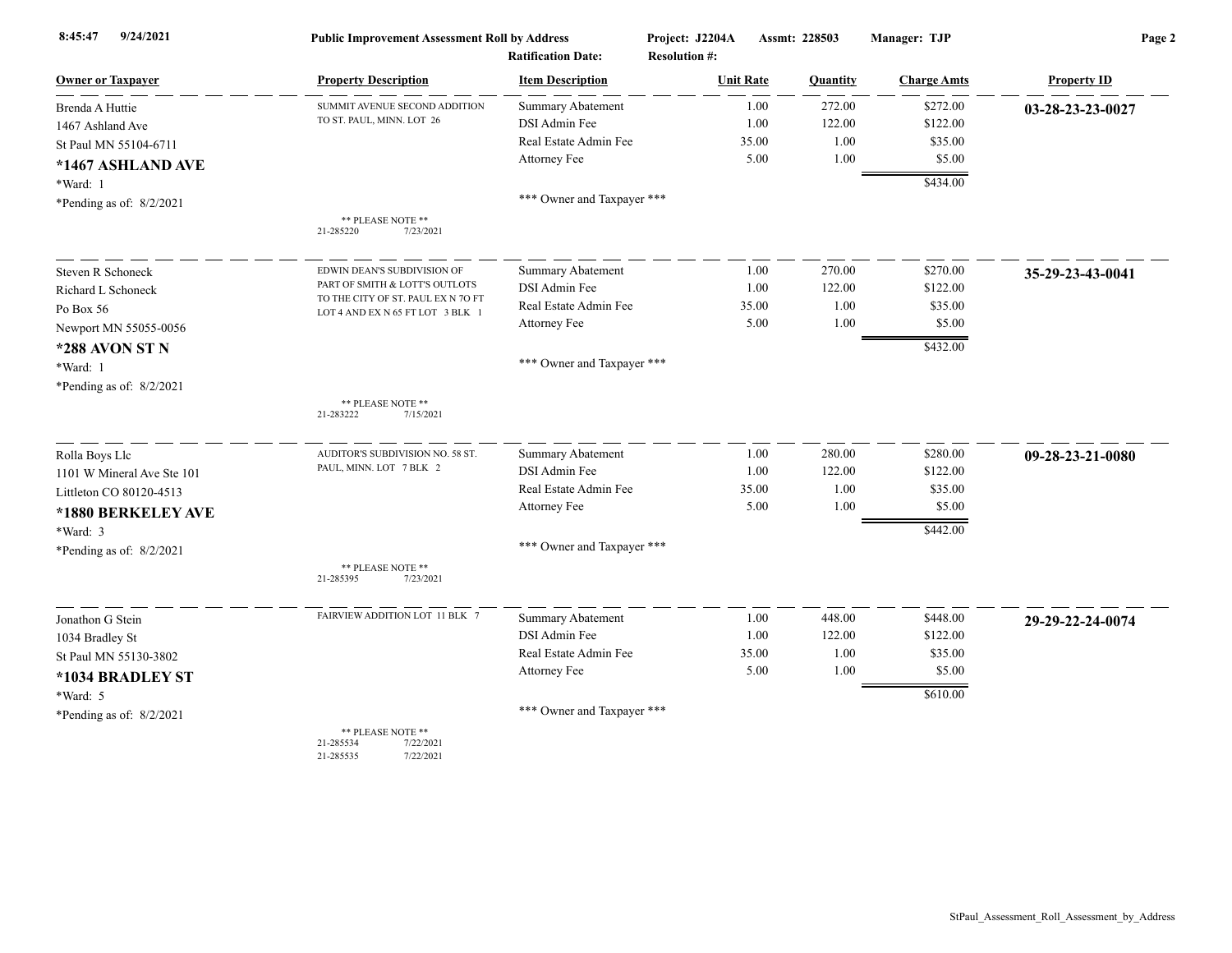| 9/24/2021<br>8:45:47       | <b>Public Improvement Assessment Roll by Address</b> |                            | Project: J2204A      | Manager: TJP<br>Assmt: 228503 |                    | Page 3             |  |
|----------------------------|------------------------------------------------------|----------------------------|----------------------|-------------------------------|--------------------|--------------------|--|
|                            |                                                      | <b>Ratification Date:</b>  | <b>Resolution #:</b> |                               |                    |                    |  |
| <b>Owner or Taxpayer</b>   | <b>Property Description</b>                          | <b>Item Description</b>    | <b>Unit Rate</b>     | Quantity                      | <b>Charge Amts</b> | <b>Property ID</b> |  |
| William D Dantuma          | MILTON ADDITION LOT 21 BLK 3                         | <b>Summary Abatement</b>   | 1.00                 | 160.00                        | \$160.00           | 35-29-23-31-0185   |  |
| 897 Central Ave W          |                                                      | DSI Admin Fee              | 1.00                 | 122.00                        | \$122.00           |                    |  |
| St Paul MN 55104-4723      |                                                      | Real Estate Admin Fee      | 35.00                | 1.00                          | \$35.00            |                    |  |
| *897 CENTRAL AVE W         |                                                      | Attorney Fee               | 5.00                 | 1.00                          | \$5.00             |                    |  |
| *Ward: 1                   |                                                      |                            |                      |                               | \$322.00           |                    |  |
| *Pending as of: $8/2/2021$ |                                                      | *** Owner and Taxpayer *** |                      |                               |                    |                    |  |
|                            | ** PLEASE NOTE **<br>21-282791<br>7/22/2021          |                            |                      |                               |                    |                    |  |
| Hugh L Springer Jr         | LANE'S PARK 1ST DIVISION LOT 1                       | <b>Summary Abatement</b>   | 1.00                 | 364.00                        | \$364.00           | 08-28-23-14-0054   |  |
| 316 N State St             | BLK 1                                                | DSI Admin Fee              | 1.00                 | 122.00                        | \$122.00           |                    |  |
| Bellingham WA 98225-5326   |                                                      | Real Estate Admin Fee      | 35.00                | 1.00                          | \$35.00            |                    |  |
| *389 CLEVELAND AVE S       |                                                      | Attorney Fee               | 5.00                 | 1.00                          | \$5.00             |                    |  |
| *Ward: 3                   |                                                      |                            |                      |                               | \$526.00           |                    |  |
| *Pending as of: $8/2/2021$ |                                                      | *** Owner and Taxpayer *** |                      |                               |                    |                    |  |
|                            | ** PLEASE NOTE **<br>21-284805<br>7/23/2021          |                            |                      |                               |                    |                    |  |
| Phh Mortgage Corp          | BREWSTER'S ADDITION TO ST. PAUL                      | <b>Summary Abatement</b>   | 1.00                 | 160.00                        | \$160.00           | 31-29-22-23-0012   |  |
| 1 Mortgage Way             | W 1/3 OF LOTS 1 AND LOT 2 BLK 13                     | DSI Admin Fee              | 1.00                 | 122.00                        | \$122.00           |                    |  |
| Mount Laurel NJ 08054-4637 |                                                      | Real Estate Admin Fee      | 35.00                | 1.00                          | \$35.00            |                    |  |
| *61 COMO AVE               |                                                      | Attorney Fee               | 5.00                 | 1.00                          | \$5.00             |                    |  |
| *Ward: 1                   |                                                      |                            |                      |                               | \$322.00           |                    |  |
| *Pending as of: $8/2/2021$ |                                                      | *** Owner and Taxpayer *** |                      |                               |                    |                    |  |
|                            | ** PLEASE NOTE **<br>7/27/2021<br>21-286814          |                            |                      |                               |                    |                    |  |
| Michael G Podany           | JOSEPH ARTH'S SUBDIVISION OF                         | <b>Summary Abatement</b>   | 1.00                 | 316.00                        | \$316.00           | 33-29-22-24-0205   |  |
| 14601 Summit Oaks Dr       | BLOCK 85 OF LYMAN DAYTON'S                           | DSI Admin Fee              | 1.00                 | 122.00                        | \$122.00           |                    |  |
| Burnsville MN 55337-4786   | ADDITION TO ST PAUL LOT 16 BLK<br>85                 | Real Estate Admin Fee      | 35.00                | 1.00                          | \$35.00            |                    |  |
| *939 CONWAY ST             |                                                      | Attorney Fee               | 5.00                 | 1.00                          | \$5.00             |                    |  |
| *Ward: 7                   |                                                      |                            |                      |                               | \$478.00           |                    |  |
| *Pending as of: $8/2/2021$ |                                                      | *** Owner and Taxpayer *** |                      |                               |                    |                    |  |
|                            | ** PLEASE NOTE **                                    |                            |                      |                               |                    |                    |  |

21-283885 7/20/2021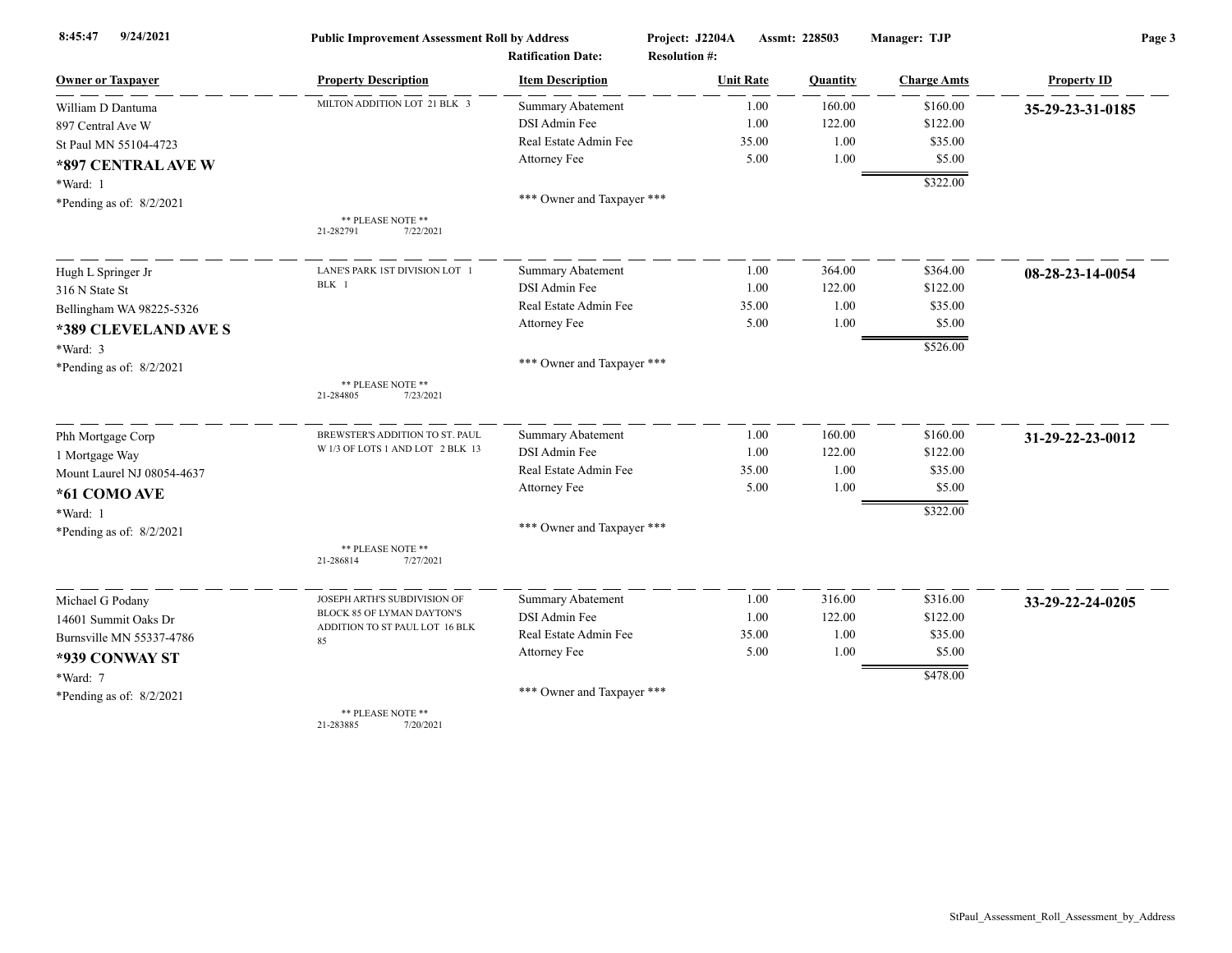| 9/24/2021<br>8:45:47             | <b>Public Improvement Assessment Roll by Address</b><br><b>Ratification Date:</b> |                            | Project: J2204A<br><b>Resolution #:</b> | Assmt: 228503 | Manager: TJP           | Page 4             |  |
|----------------------------------|-----------------------------------------------------------------------------------|----------------------------|-----------------------------------------|---------------|------------------------|--------------------|--|
| <b>Owner or Taxpayer</b>         | <b>Property Description</b>                                                       | <b>Item Description</b>    | <b>Unit Rate</b>                        | Quantity      | <b>Charge Amts</b>     | <b>Property ID</b> |  |
| Nancy E Tate                     | LOT 7 BLK 80                                                                      | <b>Summary Abatement</b>   | 1.00                                    | 308.00        | \$308.00               | 33-29-22-31-0235   |  |
| 1145 Hudson Rd Apt 402           |                                                                                   | DSI Admin Fee              | 1.00                                    | 122.00        | \$122.00               |                    |  |
| St Paul MN 55106-4327            |                                                                                   | Real Estate Admin Fee      | 35.00                                   | 1.00          | \$35.00                |                    |  |
| *974 CONWAY ST                   |                                                                                   | Attorney Fee               | 5.00                                    | 1.00          | \$5.00                 |                    |  |
| *Ward: 7                         |                                                                                   |                            |                                         |               | \$470.00               |                    |  |
| *Pending as of: $8/2/2021$       |                                                                                   | *** Owner and Taxpayer *** |                                         |               |                        |                    |  |
|                                  | ** PLEASE NOTE **<br>7/21/2021<br>21-285121                                       |                            |                                         |               |                        |                    |  |
| Minnesota Premier Properties Llc | E. M. MACKUBIN'S SUBDIVISION OF                                                   | <b>Summary Abatement</b>   | 1.00                                    | 160.00        | \$160.00               | 29-29-22-14-0006   |  |
| 7595 Currell Blvd # 251432       | <b>BLOCK 1, ARLINGTON HILLS</b>                                                   | DSI Admin Fee              | 1.00                                    | 122.00        | \$122.00               |                    |  |
| St Paul MN 55125-2505            | ADDITION LOT 10 BLK 1                                                             | Real Estate Admin Fee      | 35.00                                   | 1.00          | \$35.00                |                    |  |
| *781 COOK AVE E                  |                                                                                   | Attorney Fee               | 5.00                                    | 1.00          | \$5.00                 |                    |  |
| $*Ward: 6$                       |                                                                                   |                            |                                         |               | \$322.00               |                    |  |
| *Pending as of: $8/2/2021$       |                                                                                   | *** Owner and Taxpayer *** |                                         |               |                        |                    |  |
|                                  | ** PLEASE NOTE **<br>21-283800<br>7/16/2021                                       |                            |                                         |               |                        |                    |  |
| Loretta Walker                   | LOCKWOOD'S ADDITION TO THE                                                        | <b>Summary Abatement</b>   | 1.00                                    | 308.00        | \$308.00               | 28-29-22-23-0123   |  |
| 845 Cook Ave E                   | CITY OF ST. PAUL LOT 22 BLK 2                                                     | DSI Admin Fee              | 1.00                                    | 122.00        | \$122.00               |                    |  |
| St Paul MN 55106-3215            |                                                                                   | Real Estate Admin Fee      | 35.00                                   | 1.00          | \$35.00                |                    |  |
| *845 COOK AVE E                  |                                                                                   | Attorney Fee               | 5.00                                    | 1.00          | \$5.00                 |                    |  |
| $*Ward: 6$                       |                                                                                   |                            |                                         |               | \$470.00               |                    |  |
| *Pending as of: 8/2/2021         |                                                                                   | *** Owner and Taxpayer *** |                                         |               |                        |                    |  |
|                                  | ** PLEASE NOTE **<br>21-285423<br>7/22/2021                                       |                            |                                         |               |                        |                    |  |
| Raul F Jimenez Rosa              | STINSON'S SUBDIVISION OF BLOCK                                                    | <b>Summary Abatement</b>   | 1.00                                    | 316.00        | \$316.00               | 33-29-22-31-0106   |  |
| 469 Cypress St                   | 80 OF LYMAN DAYTON'S ADDITION                                                     | DSI Admin Fee              | 1.00                                    | 122.00        | \$122.00               |                    |  |
| St Paul MN 55106-5634            | TO ST. PAUL SLY 41 FT OF LOTS 12                                                  | Real Estate Admin Fee      | 35.00                                   | 1.00          | \$35.00                |                    |  |
| *469 CYPRESS ST                  | AND LOT 3 BLK 80                                                                  | Attorney Fee               | 5.00                                    | 1.00          | \$5.00                 |                    |  |
| *Ward: 7                         |                                                                                   |                            |                                         |               | $\frac{1}{1}$ \$478.00 |                    |  |
| *Pending as of: $8/2/2021$       |                                                                                   | *** Owner and Taxpayer *** |                                         |               |                        |                    |  |
|                                  | ** PLEASE NOTE **                                                                 |                            |                                         |               |                        |                    |  |

21-285111 7/21/2021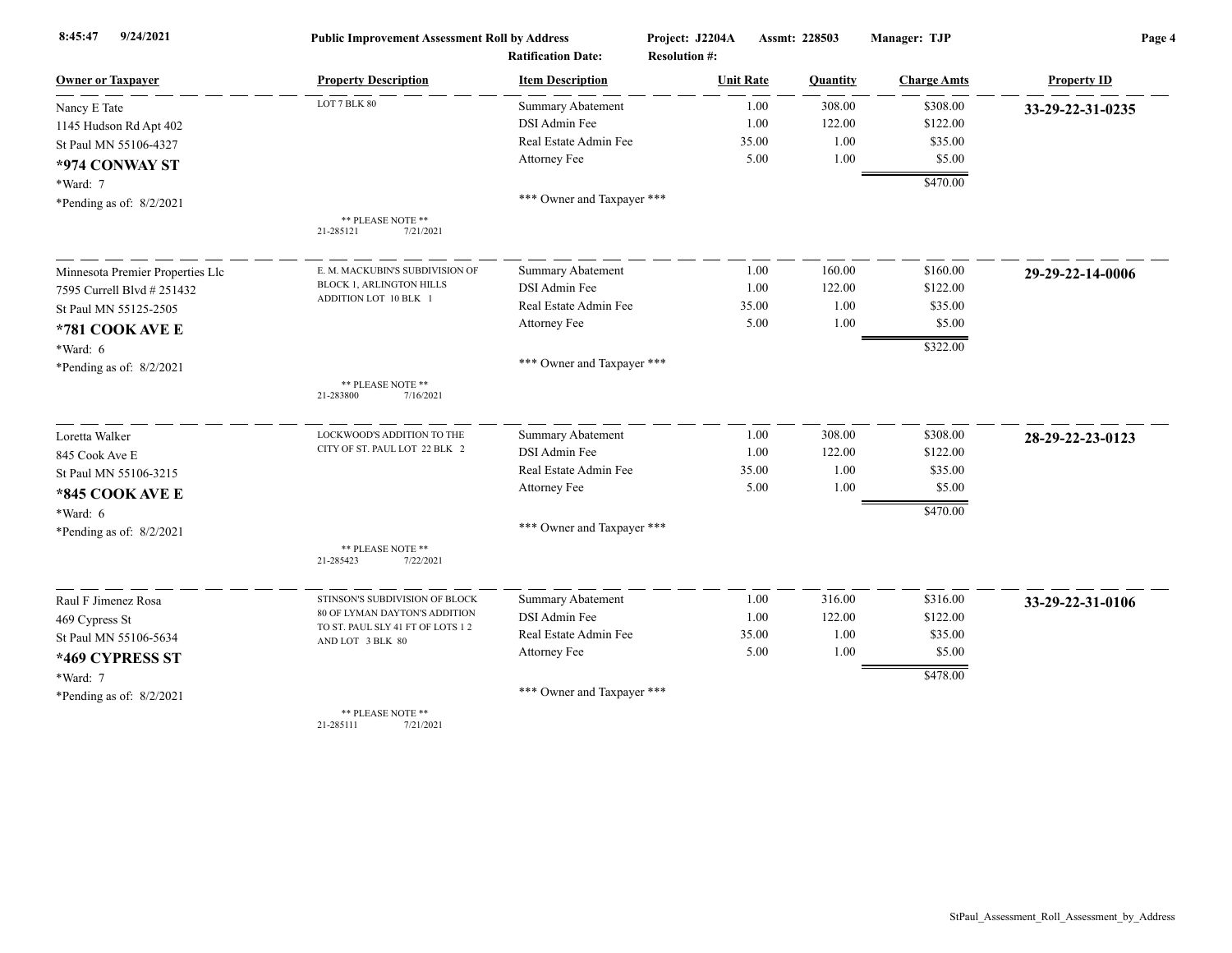| 9/24/2021<br>8:45:47       | <b>Public Improvement Assessment Roll by Address</b> |                            | Project: J2204A      | Assmt: 228503 | Manager: TJP       | Page 5             |  |
|----------------------------|------------------------------------------------------|----------------------------|----------------------|---------------|--------------------|--------------------|--|
|                            |                                                      | <b>Ratification Date:</b>  | <b>Resolution #:</b> |               |                    |                    |  |
| <b>Owner or Taxpayer</b>   | <b>Property Description</b>                          | <b>Item Description</b>    | <b>Unit Rate</b>     | Quantity      | <b>Charge Amts</b> | <b>Property ID</b> |  |
| Merga Sado Hinika          | EDMUND RICE'S FIRST ADDITION TO                      | <b>Summary Abatement</b>   | 1.00                 | 188.00        | \$188.00           | 29-29-22-32-0041   |  |
| 2221 Albert St N Unit 104  | ST. PAUL LOT 16 BLK 5                                | DSI Admin Fee              | 1.00                 | 122.00        | \$122.00           |                    |  |
| Roseville MN 55113-4208    |                                                      | Real Estate Admin Fee      | 35.00                | 1.00          | \$35.00            |                    |  |
| *895 DESOTO ST             |                                                      | Attorney Fee               | 5.00                 | 1.00          | \$5.00             |                    |  |
| *Ward: 5                   |                                                      |                            |                      |               | \$350.00           |                    |  |
| *Pending as of: $8/2/2021$ |                                                      | *** Owner and Taxpayer *** |                      |               |                    |                    |  |
|                            | ** PLEASE NOTE **<br>21-282738<br>7/16/2021          |                            |                      |               |                    |                    |  |
| Somdy Kong                 | SYNDICATE NO. 2 ADDITION LOT 2                       | <b>Summary Abatement</b>   | 1.00                 | 160.00        | \$160.00           | 35-29-23-14-0061   |  |
| 647 Thomas Ave             | BLK 2                                                | DSI Admin Fee              | 1.00                 | 122.00        | \$122.00           |                    |  |
| St Paul MN 55104-2744      |                                                      | Real Estate Admin Fee      | 35.00                | 1.00          | \$35.00            |                    |  |
| *686 EDMUND AVE            |                                                      | Attorney Fee               | 5.00                 | 1.00          | \$5.00             |                    |  |
| *Ward: 1                   |                                                      |                            |                      |               | \$322.00           |                    |  |
| *Pending as of: 8/2/2021   |                                                      | *** Owner and Taxpayer *** |                      |               |                    |                    |  |
|                            | ** PLEASE NOTE **<br>21-287674<br>7/29/2021          |                            |                      |               |                    |                    |  |
| <b>Barry A Mackley</b>     | CHELSEA HEIGHTS N 1/2 OF LOT 29                      | Summary Abatement          | 1.00                 | 244.00        | \$244.00           | 22-29-23-12-0081   |  |
| 1618 Hamline Ave N         | AND ALL OF LOT 30 BLK 4                              | DSI Admin Fee              | 1.00                 | 122.00        | \$122.00           |                    |  |
| St Paul MN 55108-2108      |                                                      | Real Estate Admin Fee      | 35.00                | 1.00          | \$35.00            |                    |  |
| *1618 HAMLINE AVE N        |                                                      | Attorney Fee               | 5.00                 | 1.00          | \$5.00             |                    |  |
| *Ward: 5                   |                                                      |                            |                      |               | \$406.00           |                    |  |
| *Pending as of: $8/2/2021$ |                                                      | *** Owner and Taxpayer *** |                      |               |                    |                    |  |
|                            | ** PLEASE NOTE **<br>21-285561<br>7/23/2021          |                            |                      |               |                    |                    |  |
| Catherine A Fehr           | ROBERT L. WARE'S EASTERN                             | Summary Abatement          | 1.00                 | 288.00        | \$288.00           | 35-29-22-22-0113   |  |
| 7012 Lake Rd               | HEIGHTS N 58 FT OF S 1/2 OF LOTS 1 &                 | DSI Admin Fee              | 1.00                 | 122.00        | \$122.00           |                    |  |
| Woodbury MN 55125-2433     | 2 & THE S 1/2 OF LOT 3 BLK 2                         | Real Estate Admin Fee      | 35.00                | 1.00          | \$35.00            |                    |  |
| *701 HAZEL ST N            |                                                      | Attorney Fee               | 5.00                 | 1.00          | \$5.00             |                    |  |
| *Ward: 7                   |                                                      |                            |                      |               | \$450.00           |                    |  |
| *Pending as of: $8/2/2021$ |                                                      | *** Owner and Taxpayer *** |                      |               |                    |                    |  |
|                            | ** PLEASE NOTE **                                    |                            |                      |               |                    |                    |  |

21-285063 7/21/2021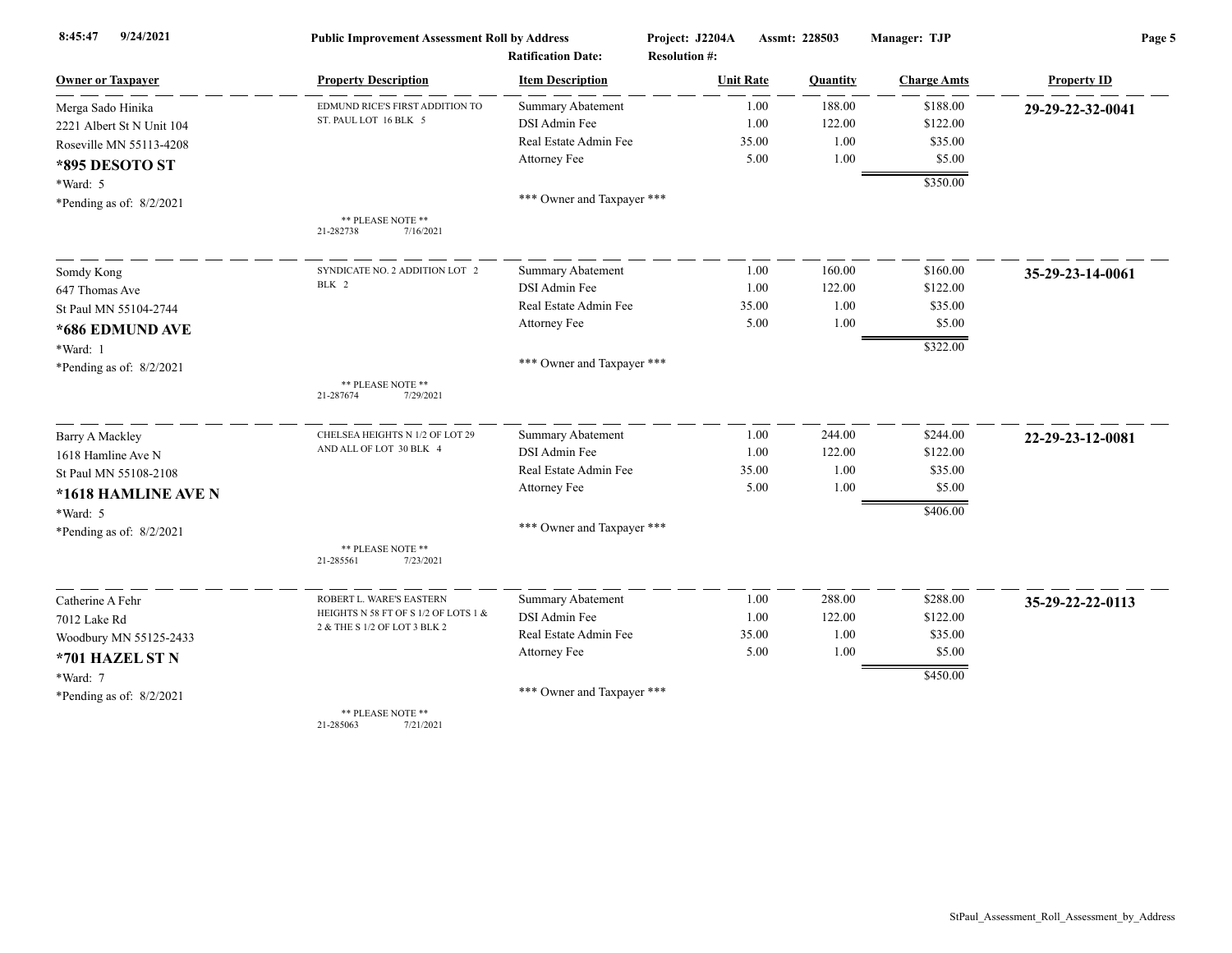| 9/24/2021<br>8:45:47                    | <b>Public Improvement Assessment Roll by Address</b>                  |                                                      | Project: J2204A                          | Assmt: 228503 |          | Manager: TJP       | Page 6             |  |
|-----------------------------------------|-----------------------------------------------------------------------|------------------------------------------------------|------------------------------------------|---------------|----------|--------------------|--------------------|--|
| <b>Owner or Taxpayer</b>                | <b>Property Description</b>                                           | <b>Ratification Date:</b><br><b>Item Description</b> | <b>Resolution #:</b><br><b>Unit Rate</b> |               | Quantity | <b>Charge Amts</b> | <b>Property ID</b> |  |
| Linda S Smith                           | HAYDEN HEIGHTS W 2O FT OF LOT                                         | <b>Summary Abatement</b>                             |                                          | 1.00          | 392.00   | \$392.00           | 23-29-22-23-0015   |  |
| 1834 Hoyt Ave E                         | 20 AND EX W W 10 FT LOT 21 BLK 1                                      | DSI Admin Fee                                        |                                          | 1.00          | 122.00   | \$122.00           |                    |  |
| St Paul MN 55119-4205                   |                                                                       | Real Estate Admin Fee                                |                                          | 35.00         | 1.00     | \$35.00            |                    |  |
| *1834 HOYT AVE E                        |                                                                       | Attorney Fee                                         |                                          | 5.00          | 1.00     | \$5.00             |                    |  |
| *Ward: 6                                |                                                                       |                                                      |                                          |               |          | \$554.00           |                    |  |
| *Pending as of: 8/2/2021                |                                                                       | *** Owner and Taxpayer ***                           |                                          |               |          |                    |                    |  |
|                                         | ** PLEASE NOTE **<br>21-286816<br>7/28/2021                           |                                                      |                                          |               |          |                    |                    |  |
| Fronk Real Estate Llc                   | FLINT'S REARRANGEMENT OF C.C.                                         | <b>Summary Abatement</b>                             |                                          | 1.00          | 316.00   | \$316.00           | 30-29-22-21-0134   |  |
| 7049 103rd Ave N                        | MACKUBIN'S SUBDIVISION OF PART                                        | DSI Admin Fee                                        |                                          | 1.00          | 122.00   | \$122.00           |                    |  |
| Minneapolis MN 55445-2482               | OF WEIDE AND DAWSON'S GARDEN<br>LOTS LOT 2                            | Real Estate Admin Fee                                |                                          | 35.00         | 1.00     | \$35.00            |                    |  |
| *80 JESSAMINE AVE E                     |                                                                       | Attorney Fee                                         |                                          | 5.00          | 1.00     | \$5.00             |                    |  |
| *Ward: 5                                |                                                                       |                                                      |                                          |               |          | \$478.00           |                    |  |
| *Pending as of: $8/2/2021$              |                                                                       | *** Owner and Taxpayer ***                           |                                          |               |          |                    |                    |  |
|                                         | ** PLEASE NOTE **<br>7/30/2021<br>21-287939                           |                                                      |                                          |               |          |                    |                    |  |
| Cjr Syndicate Llc                       | EASTVILLE HEIGHTS LOT 8 BLK 16                                        | <b>Summary Abatement</b>                             |                                          | 1.00          | 308.00   | \$308.00           | 28-29-22-22-0169   |  |
| 3220 Irving Ave S Flr 2                 |                                                                       | DSI Admin Fee                                        |                                          | 1.00          | 122.00   | \$122.00           |                    |  |
| Minneapolis MN 55408-3318               |                                                                       | Real Estate Admin Fee                                |                                          | 35.00         | 1.00     | \$35.00            |                    |  |
| *846 JESSAMINE AVE E                    |                                                                       | Attorney Fee                                         |                                          | 5.00          | 1.00     | \$5.00             |                    |  |
| $*Ward: 6$                              |                                                                       |                                                      |                                          |               |          | \$470.00           |                    |  |
| *Pending as of: $8/2/2021$              |                                                                       | *** Owner and Taxpayer ***                           |                                          |               |          |                    |                    |  |
|                                         | ** PLEASE NOTE **<br>7/22/2021<br>21-285421                           |                                                      |                                          |               |          |                    | ***ESCROW***       |  |
| Thomas Dale Dist 7 Planning Council Inc | CHUTE BROTHERS DIVISION NO. 5                                         | <b>Summary Abatement</b>                             |                                          | 1.00          | 504.00   | \$504.00           | 35-29-23-11-0166   |  |
| 501 Dale St N                           | ADDITION TO THE CITY OF ST. PAUL,                                     | DSI Admin Fee                                        |                                          | 1.00          | 122.00   | \$122.00           |                    |  |
| St Paul MN 55103-1914                   | MINN. LOT 10                                                          | Real Estate Admin Fee                                |                                          | 35.00         | 1.00     | \$35.00            |                    |  |
| *718 LAFOND AVE                         |                                                                       | Attorney Fee                                         |                                          | 5.00          | 1.00     | \$5.00             |                    |  |
| *Ward: 1                                |                                                                       |                                                      |                                          |               |          | \$666.00           |                    |  |
| *Pending as of: $8/2/2021$              |                                                                       | *** Owner and Taxpayer ***                           |                                          |               |          |                    |                    |  |
|                                         | ** PLEASE NOTE **<br>21-287314<br>7/27/2021<br>21-287310<br>7/27/2021 |                                                      |                                          |               |          |                    |                    |  |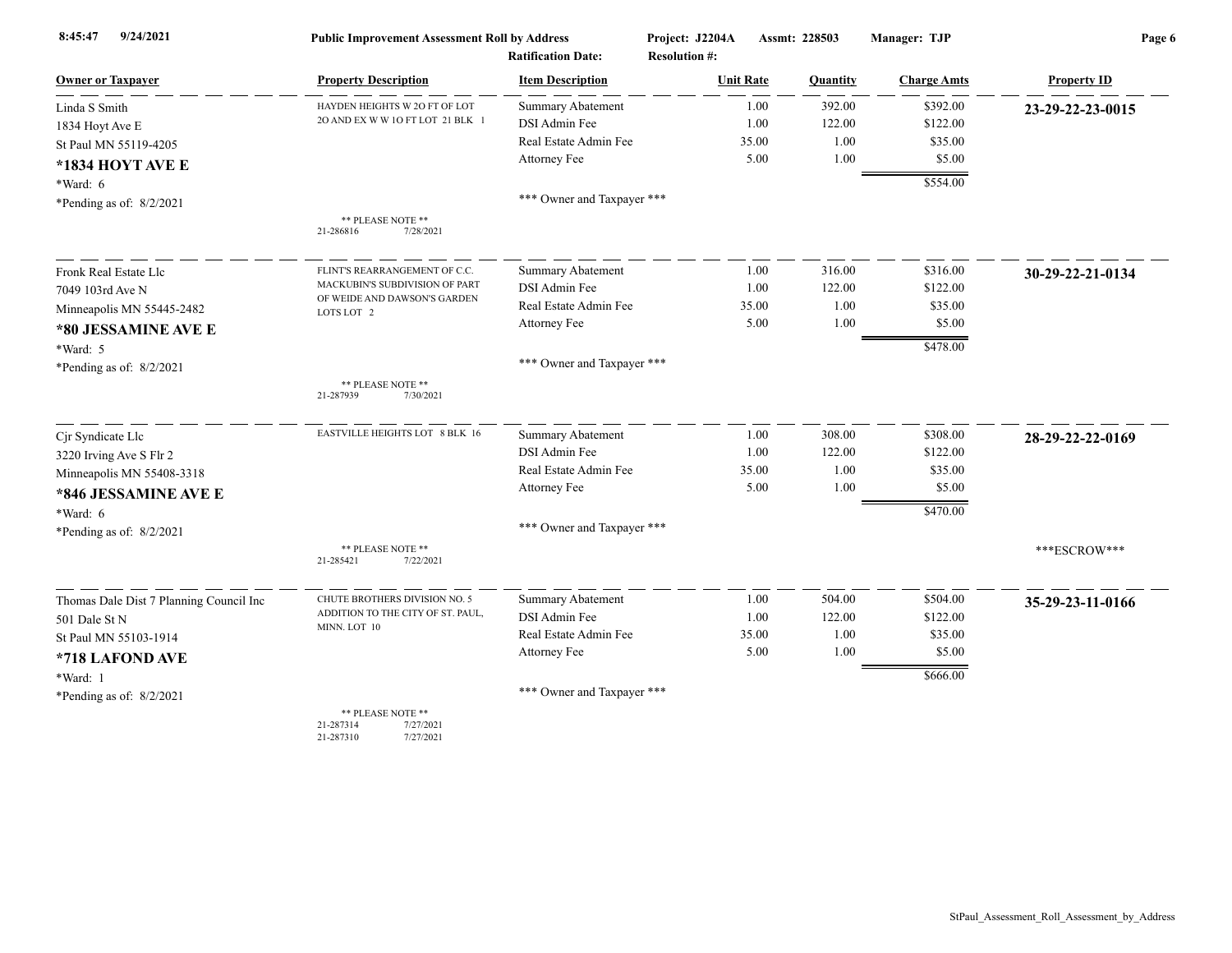| 9/24/2021<br>8:45:47        | <b>Public Improvement Assessment Roll by Address</b> |                                                      | Project: J2204A                          | Assmt: 228503 |          | Manager: TJP       | Page 7             |  |
|-----------------------------|------------------------------------------------------|------------------------------------------------------|------------------------------------------|---------------|----------|--------------------|--------------------|--|
| <b>Owner or Taxpayer</b>    | <b>Property Description</b>                          | <b>Ratification Date:</b><br><b>Item Description</b> | <b>Resolution #:</b><br><b>Unit Rate</b> |               | Quantity | <b>Charge Amts</b> | <b>Property ID</b> |  |
| Alicia M Bowlin             | FORESTDALE ADDITION TO SAINT                         | <b>Summary Abatement</b>                             |                                          | 1.00          | 404.00   | \$404.00           | 28-29-22-24-0137   |  |
| Roberto Villarreal          | PAUL LOT 19 BLK 2                                    | DSI Admin Fee                                        |                                          | 1.00          | 122.00   | \$122.00           |                    |  |
| 953 Lawson Ave E            |                                                      | Real Estate Admin Fee                                |                                          | 35.00         | 1.00     | \$35.00            |                    |  |
| St Paul MN 55106-3221       |                                                      | Attorney Fee                                         |                                          | 5.00          | 1.00     | \$5.00             |                    |  |
| *953 LAWSON AVE E           |                                                      |                                                      |                                          |               |          | \$566.00           |                    |  |
| *Ward: 6                    |                                                      | *** Owner and Taxpayer ***                           |                                          |               |          |                    |                    |  |
| *Pending as of: $8/2/2021$  |                                                      |                                                      |                                          |               |          |                    |                    |  |
|                             | ** PLEASE NOTE **<br>21-286142<br>7/23/2021          |                                                      |                                          |               |          |                    |                    |  |
| State Of Mn Trust Exempt    | AUERBACH & HAND'S ADDITION TO                        | <b>Summary Abatement</b>                             |                                          | 1.00          | 160.00   | \$160.00           | 25-29-23-13-0073   |  |
| Ramsey Co Tax Forf Land     | THE CITY OF ST. PAUL W 1/2 OF LOT 7                  | DSI Admin Fee                                        |                                          | 1.00          | 122.00   | \$122.00           |                    |  |
| Po Box 64097                | AND W 1/4 OF LOTS 8 AND LOT 9 BLK<br>33              | Real Estate Admin Fee                                |                                          | 35.00         | 1.00     | \$35.00            |                    |  |
| St Paul MN 55164-0097       |                                                      | Attorney Fee                                         |                                          | 5.00          | 1.00     | \$5.00             |                    |  |
| *335 LAWSON AVE W           |                                                      |                                                      |                                          |               |          | \$322.00           |                    |  |
| *Ward: 5                    |                                                      | *** Owner and Taxpayer ***                           |                                          |               |          |                    |                    |  |
| *Pending as of: $8/2/2021$  |                                                      |                                                      |                                          |               |          |                    |                    |  |
|                             | ** PLEASE NOTE **<br>21-283537<br>7/16/2021          |                                                      |                                          |               |          |                    |                    |  |
| Sara Carter                 | COMO PROSPECT ADDITION LOTS 9                        | <b>Summary Abatement</b>                             |                                          | 1.00          | 160.00   | \$160.00           | 25-29-23-23-0026   |  |
| 8220 E Oxford Cir Apt 13302 | AND LOT 10 BLK 11                                    | DSI Admin Fee                                        |                                          | 1.00          | 122.00   | \$122.00           |                    |  |
| Wichita KS 67226-1860       |                                                      | Real Estate Admin Fee                                |                                          | 35.00         | 1.00     | \$35.00            |                    |  |
| *1036 LOEB ST               |                                                      | Attorney Fee                                         |                                          | 5.00          | 1.00     | \$5.00             |                    |  |
| *Ward: 5                    |                                                      |                                                      |                                          |               |          | \$322.00           |                    |  |
| *Pending as of: $8/2/2021$  |                                                      | *** Owner and Taxpayer ***                           |                                          |               |          |                    |                    |  |
|                             | ** PLEASE NOTE **<br>21-287923<br>7/30/2021          |                                                      |                                          |               |          |                    |                    |  |
| Susan Oun Fang              | ARLINGTON HILLS ADDITION TO ST.                      | <b>Summary Abatement</b>                             |                                          | 1.00          | 160.00   | \$160.00           | 29-29-22-13-0046   |  |
| 1011 Rose Ave E             | PAUL 40/45 THRU 49 W 1/2 OF LOT 14                   | DSI Admin Fee                                        |                                          | 1.00          | 122.00   | \$122.00           |                    |  |
| St Paul MN 55106-2735       | AND ALL OF LOT 15 BLK 5                              | Real Estate Admin Fee                                |                                          | 35.00         | 1.00     | \$35.00            |                    |  |
| *584 MAGNOLIA AVE E         |                                                      | Attorney Fee                                         |                                          | 5.00          | 1.00     | \$5.00             |                    |  |
| *Ward: 6                    |                                                      |                                                      |                                          |               |          | \$322.00           |                    |  |
| *Pending as of: 8/2/2021    |                                                      | *** Owner and Taxpayer ***                           |                                          |               |          |                    |                    |  |
|                             | ** PLEASE NOTE **                                    |                                                      |                                          |               |          |                    |                    |  |

21-288108 7/30/2021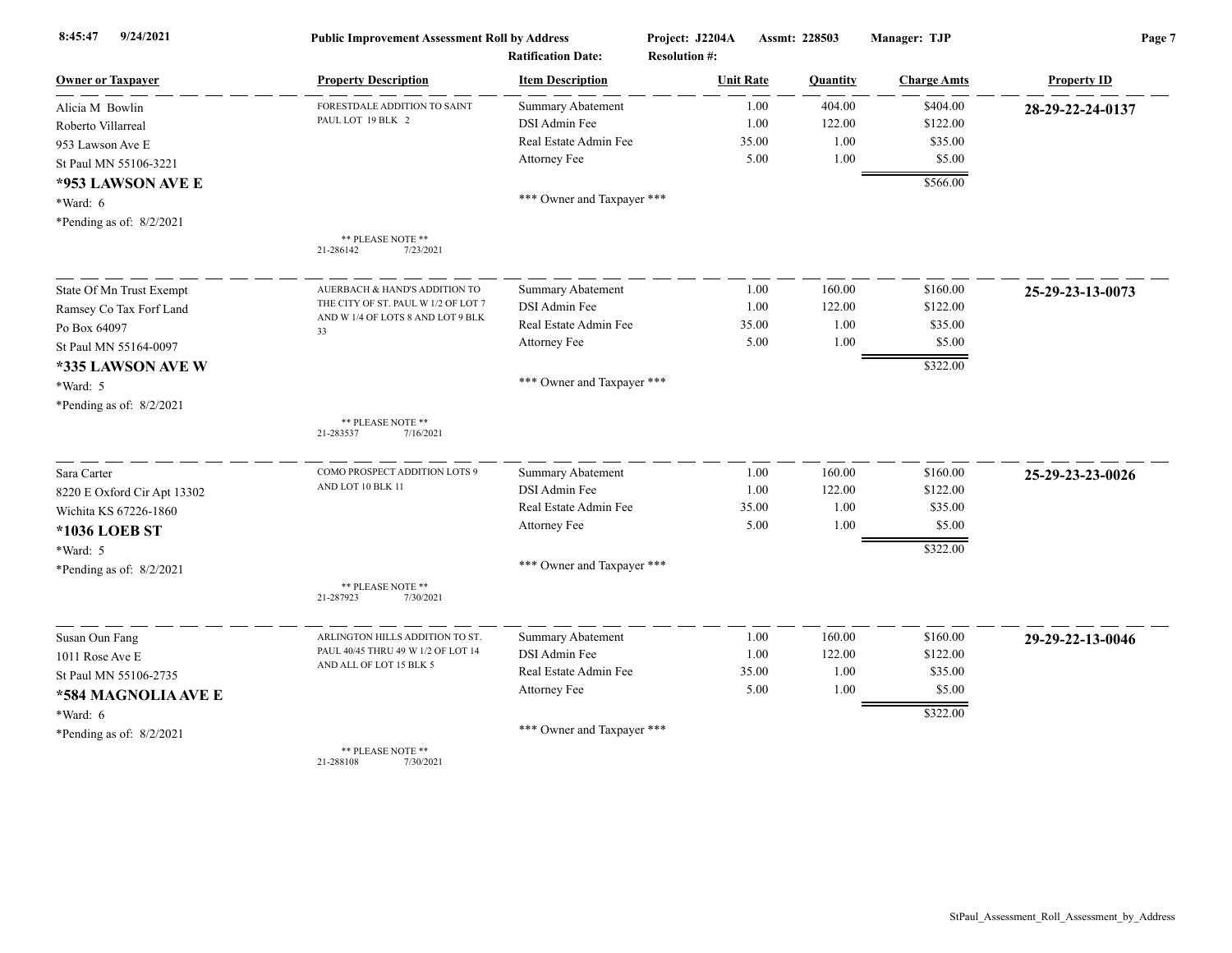| 9/24/2021<br>8:45:47       | <b>Public Improvement Assessment Roll by Address</b> |                                                      | Project: J2204A                          | Assmt: 228503 |          | Manager: TJP       | Page 8             |  |
|----------------------------|------------------------------------------------------|------------------------------------------------------|------------------------------------------|---------------|----------|--------------------|--------------------|--|
| <b>Owner or Taxpayer</b>   | <b>Property Description</b>                          | <b>Ratification Date:</b><br><b>Item Description</b> | <b>Resolution #:</b><br><b>Unit Rate</b> |               | Quantity | <b>Charge Amts</b> | <b>Property ID</b> |  |
| Bph 3 Llc                  | NORTON'S ADDITION LOT 13 BLK 2                       | Summary Abatement                                    |                                          | 1.00          | 160.00   | \$160.00           | 24-29-23-44-0087   |  |
| Po Box 127                 |                                                      | DSI Admin Fee                                        |                                          | 1.00          | 122.00   | \$122.00           |                    |  |
| Levittown NY 11756-0127    |                                                      | Real Estate Admin Fee                                |                                          | 35.00         | 1.00     | \$35.00            |                    |  |
| *1271 MARION ST            |                                                      | Attorney Fee                                         |                                          | 5.00          | 1.00     | \$5.00             |                    |  |
|                            |                                                      |                                                      |                                          |               |          | \$322.00           |                    |  |
| *Ward: 5                   |                                                      | *** Owner and Taxpayer ***                           |                                          |               |          |                    |                    |  |
| *Pending as of: $8/2/2021$ | ** PLEASE NOTE **<br>7/28/2021<br>21-287467          |                                                      |                                          |               |          |                    |                    |  |
| Fyr Sfr Borrower Llc       | SUBJ TO RD; LOT 11 BLK 3                             | <b>Summary Abatement</b>                             |                                          | 1.00          | 160.00   | \$160.00           | 20-29-22-33-0159   |  |
| Co Havenbrook Homes        |                                                      | DSI Admin Fee                                        |                                          | 1.00          | 122.00   | \$122.00           |                    |  |
| 3505 Koger Blvd Ste 400    |                                                      | Real Estate Admin Fee                                |                                          | 35.00         | 1.00     | \$35.00            |                    |  |
| Duluth GA 30096-7672       |                                                      | <b>Attorney Fee</b>                                  |                                          | 5.00          | 1.00     | \$5.00             |                    |  |
| *357 MARYLAND AVE E        |                                                      |                                                      |                                          |               |          | \$322.00           |                    |  |
| *Ward: 5                   |                                                      | *** Owner and Taxpayer ***                           |                                          |               |          |                    |                    |  |
| *Pending as of: $8/2/2021$ |                                                      |                                                      |                                          |               |          |                    |                    |  |
|                            | ** PLEASE NOTE **<br>21-284850<br>7/22/2021          |                                                      |                                          |               |          |                    |                    |  |
| Suzanne M Kokoris          | T. B. SOMERS ADDITION TO ST. PAUL                    | <b>Summary Abatement</b>                             |                                          | 1.00          | 160.00   | \$160.00           | 24-29-23-43-0135   |  |
| 1957 English St Unit 333   | E 25 FT OF LOT 18 AND ALL OF LOT<br>17               | DSI Admin Fee                                        |                                          | 1.00          | 122.00   | \$122.00           |                    |  |
| St Paul MN 55109-4358      |                                                      | Real Estate Admin Fee                                |                                          | 35.00         | 1.00     | \$35.00            |                    |  |
| *343 MARYLAND AVE W        |                                                      | Attorney Fee                                         |                                          | 5.00          | 1.00     | \$5.00             |                    |  |
| *Ward: 5                   |                                                      |                                                      |                                          |               |          | \$322.00           |                    |  |
| *Pending as of: $8/2/2021$ |                                                      | *** Owner and Taxpayer ***                           |                                          |               |          |                    |                    |  |
|                            | ** PLEASE NOTE **<br>21-288109<br>7/30/2021          |                                                      |                                          |               |          |                    |                    |  |
| Dakotah Fujan              | AUERBACH & HAND'S ADDITION TO                        | Summary Abatement                                    |                                          | 1.00          | 384.00   | \$384.00           | 25-29-23-12-0112   |  |
| 1109 Matilda St            | THE CITY OF ST. PAUL EX ALLEY LOT                    | DSI Admin Fee                                        |                                          | 1.00          | 122.00   | \$122.00           |                    |  |
| St Paul MN 55117-4817      | 8 BLK 16                                             | Real Estate Admin Fee                                |                                          | 35.00         | 1.00     | \$35.00            |                    |  |
| *1109 MATILDA ST           |                                                      | Attorney Fee                                         |                                          | 5.00          | 1.00     | \$5.00             |                    |  |
| *Ward: 5                   |                                                      |                                                      |                                          |               |          | \$546.00           |                    |  |
| *Pending as of: $8/2/2021$ |                                                      | *** Owner and Taxpayer ***                           |                                          |               |          |                    |                    |  |
|                            | ** PLEASE NOTE **<br>21-282786<br>7/15/2021          |                                                      |                                          |               |          |                    |                    |  |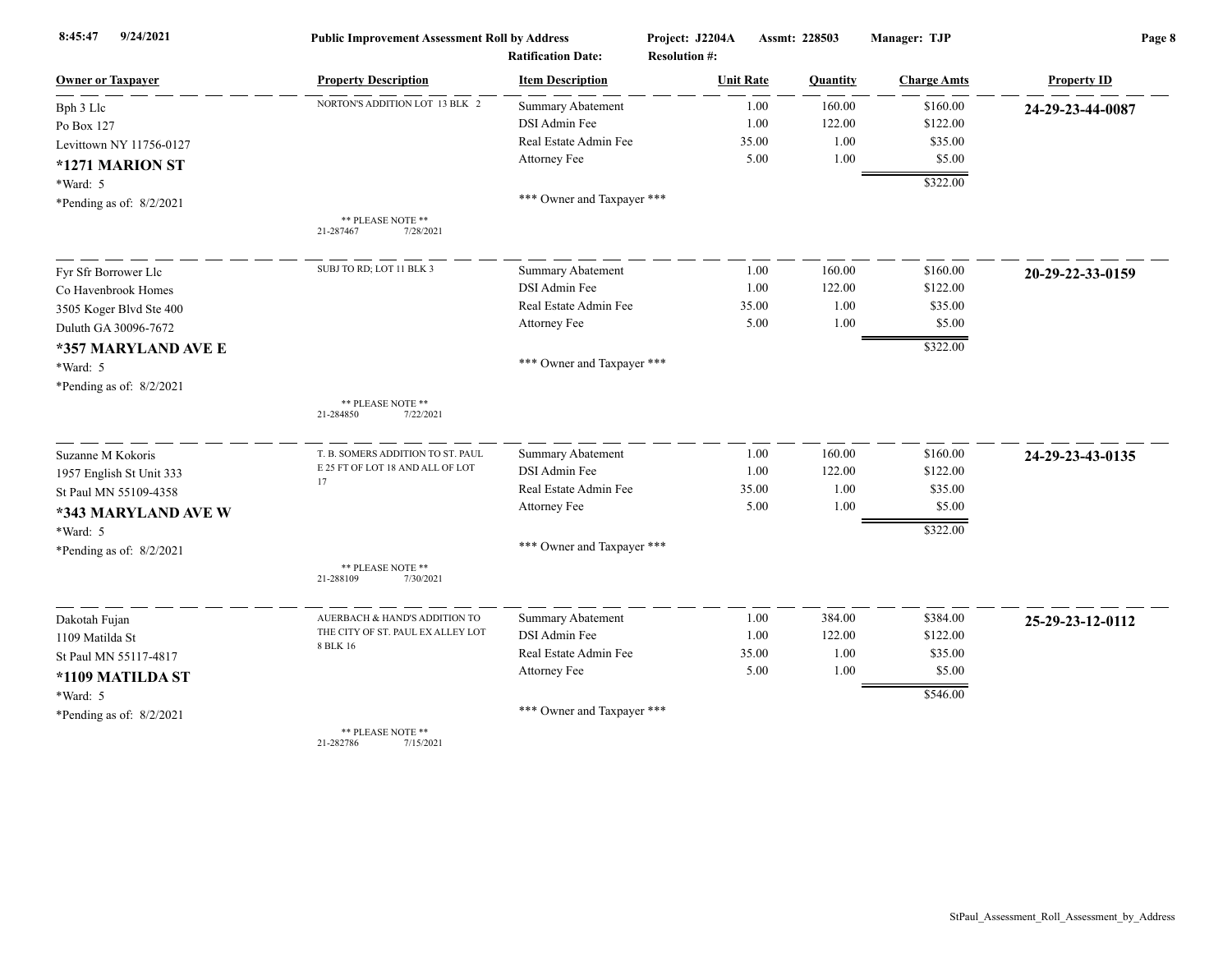| 9/24/2021<br>8:45:47       | <b>Public Improvement Assessment Roll by Address</b><br><b>Ratification Date:</b> |                            | Project: J2204A<br>Assmt: 228503<br><b>Resolution #:</b> |          | Manager: TJP       | Page 9             |  |
|----------------------------|-----------------------------------------------------------------------------------|----------------------------|----------------------------------------------------------|----------|--------------------|--------------------|--|
| <b>Owner or Taxpayer</b>   | <b>Property Description</b>                                                       | <b>Item Description</b>    | <b>Unit Rate</b>                                         | Quantity | <b>Charge Amts</b> | <b>Property ID</b> |  |
| Rv Holdings Five Llc       | AURORA ADDITION TO ST. PAUL,                                                      | <b>Summary Abatement</b>   | 1.00                                                     | 160.00   | \$160.00           | 26-29-22-33-0089   |  |
| Po Box 488                 | MINN. LOTS 19 AND LOT 20 BLK 8                                                    | DSI Admin Fee              | 1.00                                                     | 122.00   | \$122.00           |                    |  |
| Columbia SC 29202-0488     |                                                                                   | Real Estate Admin Fee      | 35.00                                                    | 1.00     | \$35.00            |                    |  |
| *1853 MINNEHAHA AVE E      |                                                                                   | Attorney Fee               | 5.00                                                     | 1.00     | \$5.00             |                    |  |
| *Ward: 7                   |                                                                                   |                            |                                                          |          | \$322.00           |                    |  |
| *Pending as of: $8/2/2021$ |                                                                                   | *** Owner and Taxpayer *** |                                                          |          |                    |                    |  |
|                            | ** PLEASE NOTE **                                                                 |                            |                                                          |          |                    |                    |  |
|                            | 21-285062<br>7/21/2021                                                            |                            |                                                          |          |                    |                    |  |
| Margaret A Humphrey        | WOOD LAWN PARK ADDITION TO ST.                                                    | <b>Summary Abatement</b>   | 1.00                                                     | 160.00   | \$160.00           | 33-29-23-12-0001   |  |
| 1702 Minnehaha Ave W       | PAUL, MINNESOTA LOT 1 BLK 3                                                       | DSI Admin Fee              | 1.00                                                     | 122.00   | \$122.00           |                    |  |
| St Paul MN 55104-1153      |                                                                                   | Real Estate Admin Fee      | 35.00                                                    | 1.00     | \$35.00            |                    |  |
| *1702 MINNEHAHA AVE W      |                                                                                   | Attorney Fee               | 5.00                                                     | 1.00     | \$5.00             |                    |  |
| *Ward: 4                   |                                                                                   |                            |                                                          |          | \$322.00           |                    |  |
| *Pending as of: 8/2/2021   |                                                                                   | *** Owner and Taxpayer *** |                                                          |          |                    |                    |  |
|                            | ** PLEASE NOTE **<br>21-286958<br>7/27/2021                                       |                            |                                                          |          |                    |                    |  |
| State Of Mn Trust Exempt   | SYNDICATE NO. 4 ADDITION LOT 2                                                    | Summary Abatement          | 1.00                                                     | 486.00   | \$486.00           | 35-29-23-11-0027   |  |
| Ramsey Co Tax Forf Land    | BLK 2                                                                             | DSI Admin Fee              | 1.00                                                     | 122.00   | \$122.00           |                    |  |
| Po Box 64097               |                                                                                   | Real Estate Admin Fee      | 35.00                                                    | 1.00     | \$35.00            |                    |  |
| St Paul MN 55164-0097      |                                                                                   | Attorney Fee               | 5.00                                                     | 1.00     | \$5.00             |                    |  |
| *686 MINNEHAHA AVE W       |                                                                                   |                            |                                                          |          | \$648.00           |                    |  |
| *Ward: 1                   |                                                                                   | *** Owner and Taxpayer *** |                                                          |          |                    |                    |  |
| *Pending as of: $8/2/2021$ |                                                                                   |                            |                                                          |          |                    |                    |  |
|                            | ** PLEASE NOTE **<br>21-285978<br>7/23/2021                                       |                            |                                                          |          |                    |                    |  |
|                            | 21-285979<br>7/26/2021                                                            |                            |                                                          |          |                    |                    |  |
| James Hakomaki             | COMO W 50 FT OF E 106 055/1000                                                    | Summary Abatement          | 1.00                                                     | 160.00   | \$160.00           | 23-29-23-23-0039   |  |
| 901 N Sherman St Apt 117   | OF PART OF LOT 4 N OF MONTANA                                                     | DSI Admin Fee              | 1.00                                                     | 122.00   | \$122.00           |                    |  |
| Denver CO 80203-2917       | AVE AND EX N 13O 6/1O FT THE W 5O<br>FT OF E 106 055/1000 FT OF LOT 1             | Real Estate Admin Fee      | 35.00                                                    | 1.00     | \$35.00            |                    |  |
| *1001 MONTANA AVE W        | <b>BLK 20</b>                                                                     | Attorney Fee               | 5.00                                                     | 1.00     | \$5.00             |                    |  |
| $*Ward: 5$                 |                                                                                   |                            |                                                          |          | \$322.00           |                    |  |
| *Pending as of: $8/2/2021$ |                                                                                   | *** Owner and Taxpayer *** |                                                          |          |                    |                    |  |
|                            | ** PLEASE NOTE **<br>21-286390<br>7/26/2021                                       |                            |                                                          |          |                    |                    |  |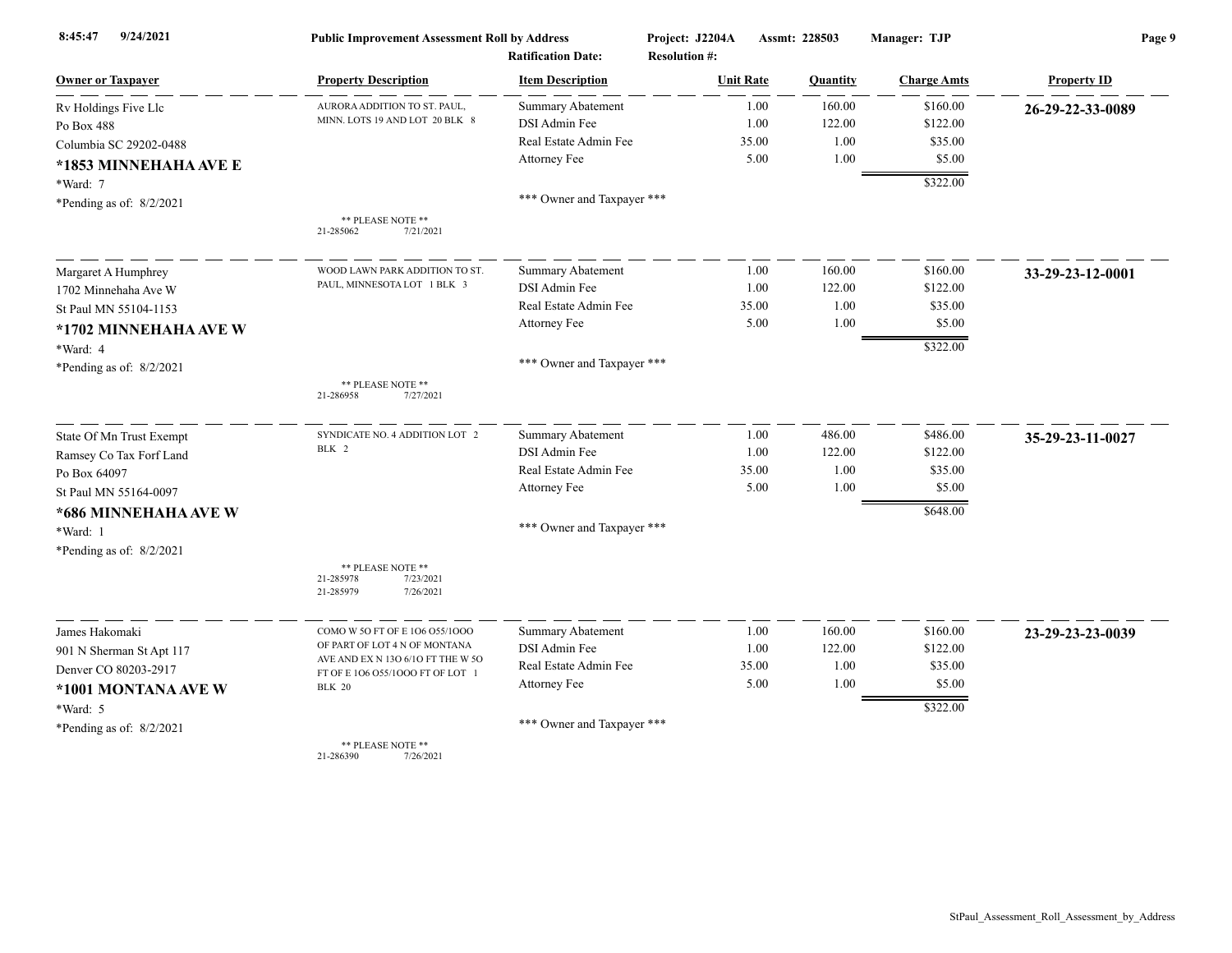| 9/24/2021<br>8:45:47       | <b>Public Improvement Assessment Roll by Address</b><br><b>Ratification Date:</b> |                            | Project: J2204A<br><b>Resolution #:</b> | Assmt: 228503 |                    | Page 10            |  |
|----------------------------|-----------------------------------------------------------------------------------|----------------------------|-----------------------------------------|---------------|--------------------|--------------------|--|
| <b>Owner or Taxpayer</b>   | <b>Property Description</b>                                                       | <b>Item Description</b>    | <b>Unit Rate</b>                        | Quantity      | <b>Charge Amts</b> | <b>Property ID</b> |  |
| Dayana Valmyr              | HAZEL PARK DIVISION 5 TO ST. PAUL                                                 | <b>Summary Abatement</b>   | 1.00                                    | 344.00        | \$344.00           | 23-29-22-33-0154   |  |
| Ryan P Schommer            | LOT 13 BLK 6                                                                      | DSI Admin Fee              | 1.00                                    | 122.00        | \$122.00           |                    |  |
| 1788 Orange Ave E          |                                                                                   | Real Estate Admin Fee      | 35.00                                   | 1.00          | \$35.00            |                    |  |
| St Paul MN 55119-4524      |                                                                                   | Attorney Fee               | 5.00                                    | 1.00          | \$5.00             |                    |  |
| *1788 ORANGE AVE E         |                                                                                   |                            |                                         |               | \$506.00           |                    |  |
| *Ward: 6                   |                                                                                   | *** Owner and Taxpayer *** |                                         |               |                    |                    |  |
| *Pending as of: $8/2/2021$ |                                                                                   |                            |                                         |               |                    |                    |  |
|                            | ** PLEASE NOTE **<br>21-287004<br>7/28/2021                                       |                            |                                         |               |                    |                    |  |
| Karen And Hmong Market Llc | MERRILLS DIVISION OF RICE STREET                                                  | <b>Summary Abatement</b>   | 1.00                                    | 382.00        | \$382.00           | 19-29-22-22-0011   |  |
| 1648 Rice St               | VILLAS EX S 1 FT OF W 24 FT & EX S 5                                              | DSI Admin Fee              | 1.00                                    | 122.00        | \$122.00           |                    |  |
| St Paul MN 55117-3756      | FT OF PART E OF W 24 FT; LOT 10 BLK<br>$\overline{4}$                             | Real Estate Admin Fee      | 35.00                                   | 1.00          | \$35.00            |                    |  |
| *1648 RICE ST              |                                                                                   | Attorney Fee               | 5.00                                    | 1.00          | \$5.00             |                    |  |
| *Ward: 5                   |                                                                                   |                            |                                         |               | \$544.00           |                    |  |
| *Pending as of: 8/2/2021   |                                                                                   | *** Owner and Taxpayer *** |                                         |               |                    |                    |  |
|                            | ** PLEASE NOTE **<br>7/22/2021<br>21-285524                                       |                            |                                         |               |                    |                    |  |
| Ricardo Gonzales           | OAK VILLE PARK LOT 6 BLK 18                                                       | Summary Abatement          | 1.00                                    | 626.00        | \$626.00           | 29-29-22-11-0093   |  |
| 792 Rose Ave E             |                                                                                   | DSI Admin Fee              | 1.00                                    | 122.00        | \$122.00           |                    |  |
| St Paul MN 55106-2538      |                                                                                   | Real Estate Admin Fee      | 35.00                                   | 1.00          | \$35.00            |                    |  |
| *792 ROSE AVE E            |                                                                                   | Attorney Fee               | 5.00                                    | 1.00          | \$5.00             |                    |  |
| *Ward: 6                   |                                                                                   |                            |                                         |               | \$788.00           |                    |  |
| *Pending as of: 8/2/2021   |                                                                                   | *** Owner and Taxpayer *** |                                         |               |                    |                    |  |
|                            | ** PLEASE NOTE **<br>21-286815<br>7/27/2021                                       |                            |                                         |               |                    |                    |  |
| Chanserey Charles Mene     | SANBORN'S MIDWAY ADDITION TO                                                      | Summary Abatement          | 1.00                                    | 160.00        | \$160.00           | 34-29-23-14-0078   |  |
| 1131 Sherburne Ave         | ST. PAUL, MINN. LOT 23 BLK 5                                                      | DSI Admin Fee              | 1.00                                    | 122.00        | \$122.00           |                    |  |
| St Paul MN 55104-2502      |                                                                                   | Real Estate Admin Fee      | 35.00                                   | 1.00          | \$35.00            |                    |  |
| *1131 SHERBURNE AVE        |                                                                                   | Attorney Fee               | 5.00                                    | 1.00          | \$5.00             |                    |  |
| *Ward: 4                   |                                                                                   |                            |                                         |               | \$322.00           |                    |  |
| *Pending as of: 8/2/2021   |                                                                                   | *** Owner and Taxpayer *** |                                         |               |                    |                    |  |
|                            | ** PLEASE NOTE **<br>21-284758<br>7/20/2021                                       |                            |                                         |               |                    |                    |  |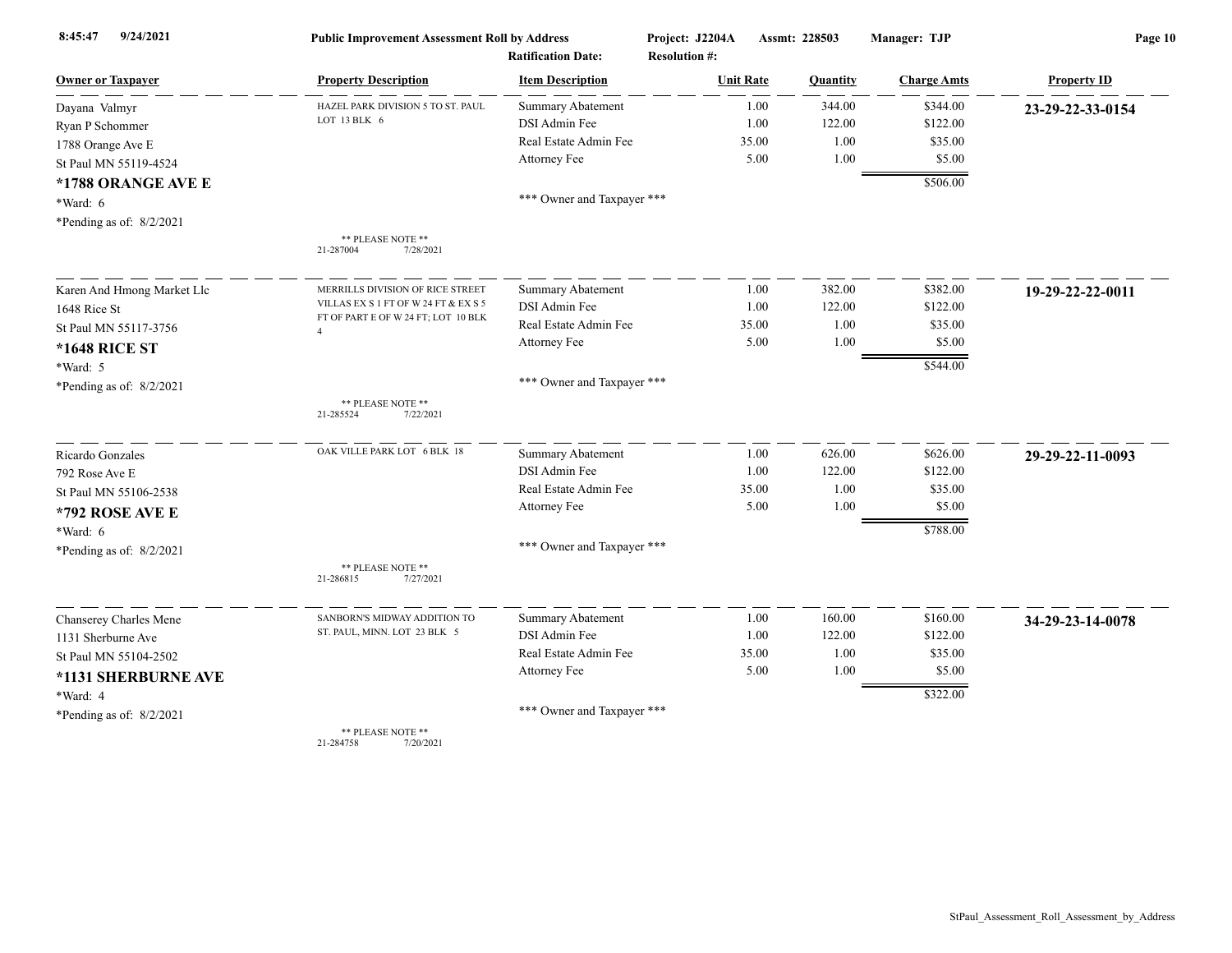| 9/24/2021<br>8:45:47       | <b>Public Improvement Assessment Roll by Address</b><br><b>Ratification Date:</b> |                            | Project: J2204A      | Assmt: 228503 |        | Manager: TJP       | Page 11            |  |
|----------------------------|-----------------------------------------------------------------------------------|----------------------------|----------------------|---------------|--------|--------------------|--------------------|--|
|                            |                                                                                   |                            | <b>Resolution #:</b> |               |        |                    |                    |  |
| <b>Owner or Taxpayer</b>   | <b>Property Description</b>                                                       | <b>Item Description</b>    | <b>Unit Rate</b>     | Quantity      |        | <b>Charge Amts</b> | <b>Property ID</b> |  |
| Changhua Nai Yang          | DAWSON'S EARL ST. ADDITION TO                                                     | <b>Summary Abatement</b>   |                      | 1.00          | 316.00 | \$316.00           | 28-29-22-31-0026   |  |
| 3060 Victoria St N         | ST. PAUL, RAMSEY CO., MINN. LOT 29<br><b>BLK 72</b>                               | DSI Admin Fee              |                      | 1.00          | 122.00 | \$122.00           |                    |  |
| Roseville MN 55113         |                                                                                   | Real Estate Admin Fee      | 35.00                |               | 1.00   | \$35.00            |                    |  |
| *1031 SIMS AVE             |                                                                                   | Attorney Fee               |                      | 5.00          | 1.00   | \$5.00             |                    |  |
| *Ward: 6                   |                                                                                   |                            |                      |               |        | \$478.00           |                    |  |
| *Pending as of: $8/2/2021$ |                                                                                   | *** Owner and Taxpayer *** |                      |               |        |                    |                    |  |
|                            | ** PLEASE NOTE **<br>21-284123<br>7/20/2021                                       |                            |                      |               |        |                    |                    |  |
| Eric Vang                  | NELSON'S ADDITION W 33 FT OF LOT                                                  | <b>Summary Abatement</b>   |                      | 1.00          | 160.00 | \$160.00           | 28-29-22-32-0043   |  |
| 890 Sims Ave Apt 1         | 10 BLK 5                                                                          | DSI Admin Fee              |                      | 1.00          | 122.00 | \$122.00           |                    |  |
| St Paul MN 55106-3828      |                                                                                   | Real Estate Admin Fee      | 35.00                |               | 1.00   | \$35.00            |                    |  |
| *890 SIMS AVE              |                                                                                   | Attorney Fee               |                      | 5.00          | 1.00   | \$5.00             |                    |  |
| *Ward: 6                   |                                                                                   |                            |                      |               |        | \$322.00           |                    |  |
| *Pending as of: $8/2/2021$ |                                                                                   | *** Owner and Taxpayer *** |                      |               |        |                    |                    |  |
|                            | ** PLEASE NOTE **<br>7/21/2021<br>21-284848                                       |                            |                      |               |        |                    |                    |  |
| Phillip B Christopher Sr   | ALABAMA ADDITION NO. 2, ST.                                                       | <b>Summary Abatement</b>   |                      | 1.00          | 188.00 | \$188.00           | 25-29-23-42-0189   |  |
| 318 Topping St             | PAUL, MINN. LOT 6 BLK 4                                                           | DSI Admin Fee              |                      | 1.00          | 122.00 | \$122.00           |                    |  |
| St Paul MN 55117-5313      |                                                                                   | Real Estate Admin Fee      |                      | 35.00         | 1.00   | \$35.00            |                    |  |
| *318 TOPPING ST            |                                                                                   | Attorney Fee               |                      | 5.00          | 1.00   | \$5.00             |                    |  |
| *Ward: 1                   |                                                                                   |                            |                      |               |        | \$350.00           |                    |  |
| *Pending as of: 8/2/2021   |                                                                                   | *** Owner and Taxpayer *** |                      |               |        |                    |                    |  |
|                            | ** PLEASE NOTE **<br>21-284881<br>7/22/2021                                       |                            |                      |               |        |                    |                    |  |
| Daymar Properties Llc      | SYNDICATE NO. 5 ADDITION EX E 2O                                                  | <b>Summary Abatement</b>   |                      | 1.00          | 364.00 | \$364.00           | 34-29-23-13-0103   |  |
| Attn Paul J Vincent        | FT LOT 21 AND ALL OF LOTS 16 THRU                                                 | DSI Admin Fee              |                      | 1.00          | 122.00 | \$122.00           |                    |  |
| 4190 Vinewood Ln N Ste 111 | LOT 20 BLK 32                                                                     | Real Estate Admin Fee      |                      | 35.00         | 1.00   | \$35.00            |                    |  |
| Plymouth MN 55442-1771     |                                                                                   | Attorney Fee               |                      | 5.00          | 1.00   | \$5.00             |                    |  |
| *1271 UNIVERSITY AVE W     |                                                                                   |                            |                      |               |        | \$526.00           |                    |  |
| *Ward: 4                   |                                                                                   | *** Owner and Taxpayer *** |                      |               |        |                    |                    |  |
| *Pending as of: $8/2/2021$ |                                                                                   |                            |                      |               |        |                    |                    |  |
|                            | ** PLEASE NOTE **                                                                 |                            |                      |               |        |                    |                    |  |

21-287407 7/29/2021